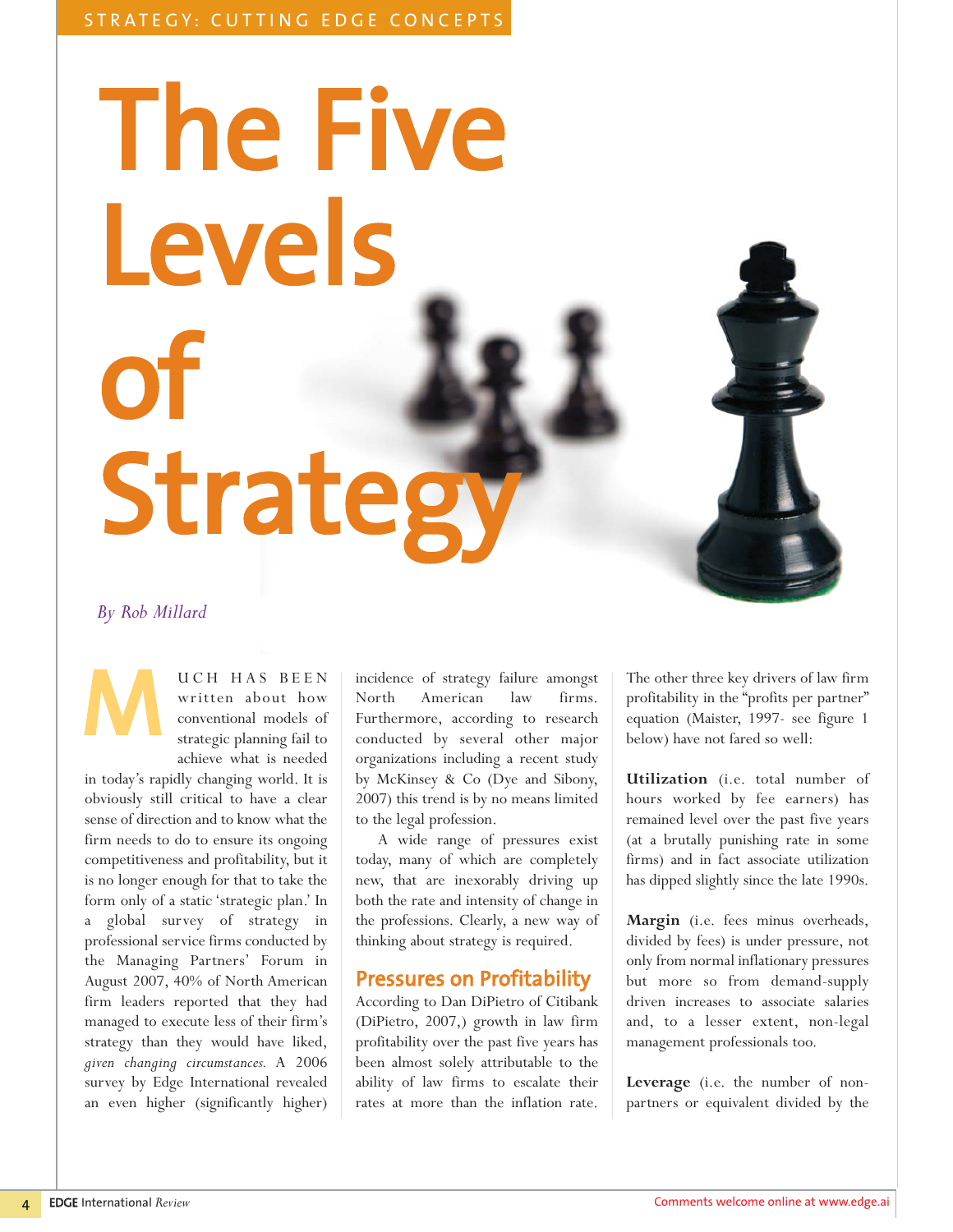$\overline{C}$ 

#### Profits per Partner = Rate  $\times$  Utilization  $\times$  Margin  $\times$  Leverage

$$
= \frac{\text{Fees}}{\text{Hours}} \times \frac{\text{Hours}}{\text{People}} \times \frac{\text{Profit}}{\text{Fees}} \times \frac{\text{People}}{\text{Partners}}
$$

Fig.1: The formula for profits per partner (Maister, 1997)

number of partners) has also remained more or less constant.

How sustainable is a business model that relies solely on driving up the rate that one charges clients, when those same clients are under increasing economic pressure to cut their own operating costs? The answer is provided by the Managing Partners Forum strategy survey, where firm leaders reported that increasing client demands, downward pressure on fees and the difficulty of balancing longterm growth with short-term

"In the Managing Partners Forum strategy survey, increasing client demands, downward pressure on fees and the difficulty of balancing long-term growth with short term profitability tied for first place as the most important pressures facing law firm leaders."

profitability tied for first place as the most important strategic issues that they face today.

### Globalization, Talent and Technology

Indian law schools now produce roughly the same number of graduates as those in the USA, but they start work with a salary of about \$8,000 per annum. Even if this rate doubles and quadruples as outsourced workflows to India and similar jurisdictions increase, it will still be significantly less than in western commercial law firms.

> Supply and demand dictates: the stream of work being outsourced to emerging markets will increase dramatically as the talent pool increases in those markets and clients become aware of the potential for significant cost reductions.The technology to transmit large amounts of data and deliver competitive results already exists. Some firms will view this reality as a threat; others will view it as an opportunity and will seek to exploit outsourcing opportunities before their competitors do, so growing market share.

> Thomas Friedman wrote in his book "The World is Flat" (Friedman, 2006) of the emerging 'perfect storm' of three interlocking drivers that will reshape the world in the 21<sup>st</sup> Century. These are:

• Technology that has the reach, the bandwidth and the computational power to enable business to be conducted real-time on a global basis

• Young people entering the market who grew up with a far wider range of collaborative and other technology than any previous generation and who are completely at ease with this new technology

• The entry of new countries into the global knowledge economy (largely driven by the technology, especially the internet)

Law firms are not immune to these drivers. In fact, their business models seem to be set to undergo an even greater metamorphosis over the next few years as protectionist structures (especially the prohibition of ownership of law firms by non-lawyers and international barriers to practice) fall away.

The environment that gave rise to the 'tournament of lawyers' model (Galanter and Palay, 1994) of associates toiling away for low pay in return for the promise of the utopia of partnership has all but disappeared. Today, the number of associates at the largest 250 commercial law firms in the United States has increased by 76% over the past decade, but the number of law school graduates has only increased by 7% (MacEwen, 2007.) Many of those graduates choose careers other than private practice. Of those that do enter the commercial firms, most defect within five years. A compensation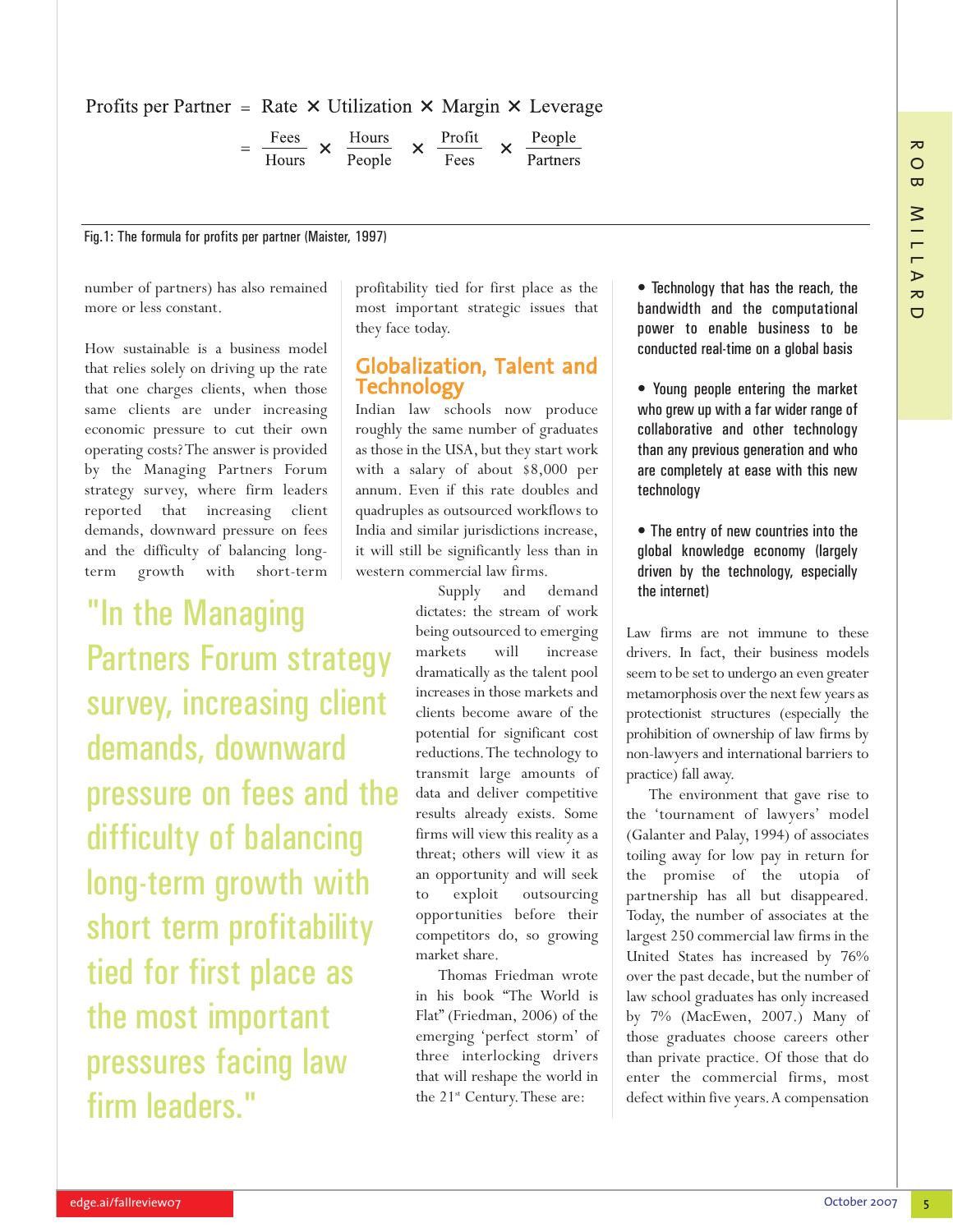frenzy has ensued. Newly minted attorneys in large commercial law firms may now earn more than mid-level managers with more than a decade experience, in their clients' organizations. The gap between compensation amongst these top commercial firms and the rest of the legal profession, where compensation has barely kept up with inflation (see figure 2) and other professions has also widened dramatically in recent years (NALP, 2007.) Whether this trend continues or not will depend largely on:

• Whether US law firms increase enrolment to increase the supply of entry level graduates suitable for employment in major commercial law firms;

• The inherent growth in the US of demand for sophisticated commercial legal services;

• The degree to which clients move towards outsourcing these sophisticated commercial legal services to less

#### expensive jurisdictions.

At the top end of the professional pyramid, firms are also having to scramble for alternative models to accommodate reduced partnership opportunities to preserve gearing (at least partly to dance the "profits per equity partner" tune for the published rankings) while battling to retain senior talent.

In the United Kingdom, the Legal Services Bill is poised to usher in a whole new era where ownership of law firms is not restricted to solicitors.

This raises all sorts of possibilities for external equity funding and even public ownership. Professor Stephen Mayson of the Nottingham Law School in England has predicted that over 3000 British law firms may go out of business in the next few years (Byrne, 2007) because they will not be able to evolve to adapt successfully to the new circumstances.

Age discrimination has also been outlawed so mandatory retirement ages are now illegal in the United Kingdom.

In Australia the world's first publicly owned law firm, Slater & Gordon,



Fig. 2: Distribution of Full-Time Salaries in the US legal profession. The graph is based on 22,665 salaries. A few salaries over \$200,000 are excluded for clarity. The two gaps clearly show the widening gap between starting salaries for associates in the commercial law firms (the peak on the right) and other forms of legal practice (the peak on the left) (NALP, 2007.)

listed on the Australian Stock Exchange in May 2007. In India, changes to the legislation prohibiting foreign law firms from opening offices and foreign lawyers practicing law in that country are imminent. In China, the number of international law firms operating in that market is steadily increasing as new and innovative ways are found by western firms to circumvent the restrictive trade practices there.

# A New Way of Thinking About Strategy

It is clear that the rate of change in the market is accelerating rapidly. Never before has it been more critical for firms to have a clear vision of where they are going, coupled with what we in Edge International call the '**dynamic resilience**' to successfully adapt and to absorb whatever the market throws at them!

To develop processes and structures to provide the continuous stream of strategic information that decision makers need in order to craft the best possible strategy for their firms; to ensure that strategy is actually executed. Simply put: to "*get good at*" strategy!

Yet the Managing Partners' Forum survey also revealed that most law firms only use the most rudimentary of analytical and other strategic tools when crafting strategy, and few of the most important kinds of strategic information. Clearly, there is scope for crafting better strategy, and so to create more competitive firms, simply by correcting this!

Viewing strategy as having five distinct levels can help to provide a framework for firms to think through how they should go about strategy differently:

#### Level 1: Conceptual strategy

In the older strategic planning models, this level took the form of a "Vision" or "Mission Statement" which contained the firm's overall strategic objectives.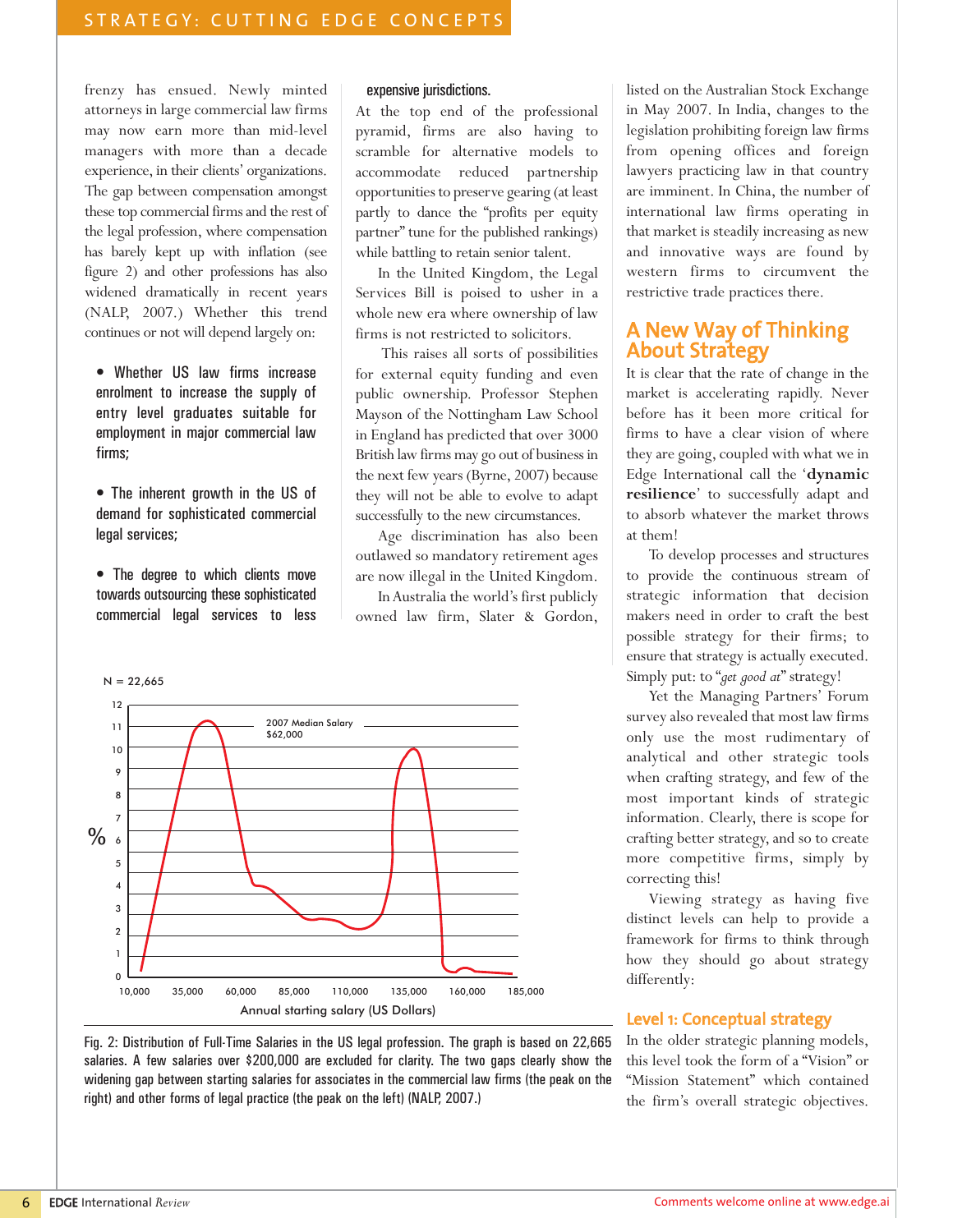Never before has it been more critical for firms to have a clear vision of where they are going, coupled with the foresight, agility and what we in Edge International call 'dynamic resilience' to react to whatever the market chooses to throw at them as they make their way in that direction.

These documents were usually too generic to be of any use for proper planning, though, consisting as they did of abbreviated platitudes about client service, attracting and retaining talent, being a great place to work and delivering superior financial performance. Our approach to this level of strategy borrows current mission planning doctrine from the US Air Force.

It involves the crafting of a narrative that is:

*Clear and unambiguous* (so that

the firm's strategic intent is clear to all.)

*Compelling* (so that it captures the imagination and 'sticks in the mind' of those working in the firm.)

*High Resolution* (so that each person in the firm can make the document relevant to his or her specific level and function in the firm.)

*Modular* (so that it can be easily changed when circumstances dictate.)

This narrative richly defines the "**desired future state**" that the owners of the firm wish to achieve,

Level 5: Meta-Strategy "Strategy about strategy" i.e. how Strategy is crafted and executed

Level 4: Generative Strategy Strategy aimed at achieving constant reinvention and innovation

Level 3: Situational Strategy Strategy to develop dynamic resilience to correct and realign to market changes

Level 2: Actualizing Strategy Strategy Projects to achieve the desired future state

Level 1: Conceptual StrategyClear, compelling, high definition narrative ofthe firm's 3-5 year desired future state

Fig. 4: The Five Levels of Strategy discussed in this article

typically over a three to five year time frame. This is achieved through a process of considering the strategic options and issues facing the firm, testing owner and sometimes employee perceptions regarding these in a survey, and finally facilitating a two day retreat to consider the results and, together, to craft that "**desired future state**."

If the strategic issues that emerge are particularly complex, technological options exist to broaden the process into a (secure) online discussion, using sophisticated enterprise blogging technology, over several days, prior to the retreat. This has the wider advantage of opening the process to a far greater number of people in the firm, without their having to leave their desks (or their client work.) In Edge International, we call this approach "**brainswarming**," using the analogy of a beehive, where bees communicate and cooperate in highly constructive ways without central control.The proceedings of the online discussion are moderated and can be reduced to a written document that is distributed to the firm's owners for study prior to the retreat.

The "**desired future state**" document becomes an overarching guideline, governing everyday business activity in the firm and also outlining the key strategic issues that need to be addressed. When decisions need to be made, this document provides context to inform which alternative is more closely aligned with the firm's strategy. The narrative is usually about five pages in length and is a "living" document that should be formally revisited; we suggest at least every six months or so.

Where two or more mutually exclusive 'desired future states' emerge from the discussions, further facilitated debate or investigation is usually required to achieve consensus.

#### Level 2: Actualizing Strategy

This level of strategy is about moving the firm from its current state, to the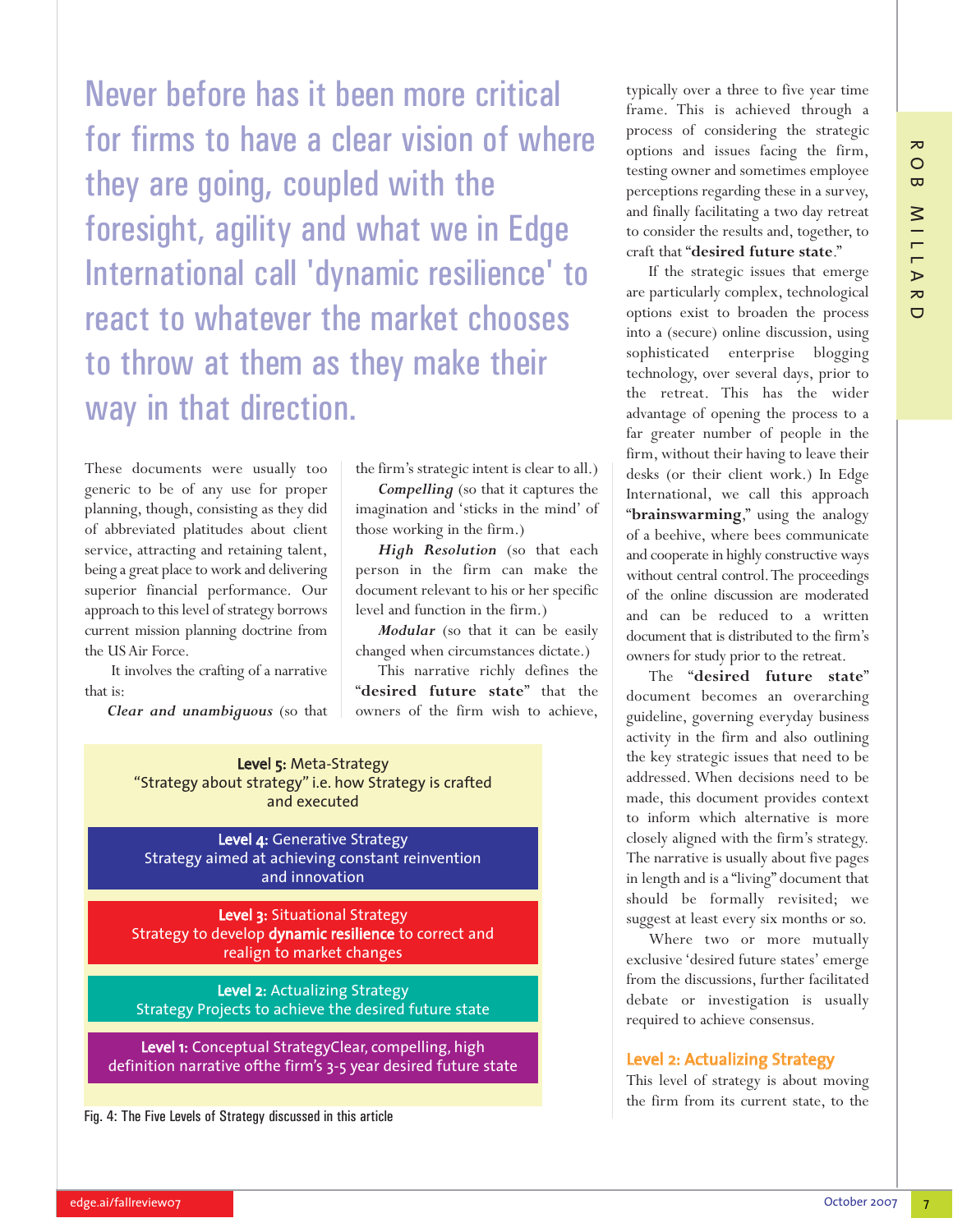desired future state. In other words: execution or implementation. In the older models of strategy, this took the form of a strategic plan that was a static and comprehensive description of the route that the firm must travel.

Instead, our approach is to focus on immediate, short-term action.We help the firm sketch out in generic terms what needs to be done to achieve its desired future state, and then we move immediately to defining a number of strategic projects that the firm can commence immediately in order to move in that direction.This represents a substantial shift away from the old fashioned notion of strategic 'grand plans' to small, achievable and controllable action steps.

We recommend a strong project management approach. Project milestones, responsibilities and resources required are identified, documented and allocated. Each project is broken down into its constituent actions and measures are considered to ensure successful execution.

To draw the military analogy again, these strategic projects are similar in concept to the individual "missions" that are executed by subordinate commands (e.g. fighter squadrons) to achieve the overall commander's military strategy or desired future state. In terms of process, the first tranche of projects are usually agreed and documented at the retreat described under Level 1.

Once a strategic project is concluded, the firm reviews it for 'lessons learnt' and then moves on to the next project.

As with Level 1, "*getting good at*" Level 2 strategy is largely a matter of understanding what the concept well, deciding to adopt it and then constructing the systems and structures to enable it. If the firms lacks adequate action orientation in its culture for such an overt project management approach, in which case an intervention can be designed to proactively evolve

the firm's culture to improve action orientation. This would, in itself, be a project too. Alignment of systems such as performance measurement and perhaps even compensation may also be projects that are required.

So far as is sensibly possible, we recommend 'ring-fencing' individual projects by defining each separately and allocating separate "buck-stops-here" responsibilities, resources and performance metrics. Ring-fencing is a powerful tool to promote accountability and to ensure that action and resources are focused on the most important areas.

#### Level 3: Situational Strategy

This is the level at which the firm focuses its efforts of developing **dynamic resilience**. There are two aspects to this:

*Competitive Intelligence*: The first aspect is developing a competitive intelligence capability (sometimes also called a business or market intelligence capability) to track key variables in the market; to consider their implications; and to develop short term strategic shifts when appropriate to address changes in these

variables. Such variables may include the following:

- Client satisfaction levels
- Macro-economic environment
- Employee satisfaction
- Actions by key competitors
- Changes in the industries of key clients

The faster one can identify a change in the market; craft a strategy to address it; and execute that strategy in the firm, the greater the possibility of sustained competitive advantage that is greater than one's competitors. We recommend that careful thought be given to identifying a small number of the most important key metrics that the firm needs to track in order to know what is going on inside the firm and outside in the market, and then develops specific protocols to track these by:

- Collecting data on specific key market issues
- Collating the data, making sense of it and interpreting it for useful conclusions
- Converting the resulting intelligence into the format that is most useful for decision makers in the firm, and
- Communicating this intelligence to those decision makers.

This competitive intelligence cycle is illustrated in Figure 4.The intelligence



Fig. 3: The Competitive Intelligence cycle

feeds back into the strategic decision making processes that drive changes to Level 2 and Level 1 strategy.

*Organizational Fitness*: The second aspect is the firm's Level 3 strategy to develop a higher level of 'organizational fitness' in order, firstly, to be able to execute its Level 2 strategic projects but also, secondly, to be able to respond to a range of market conditions and also unexpected events as they occur.This involves attention to accumulation and development of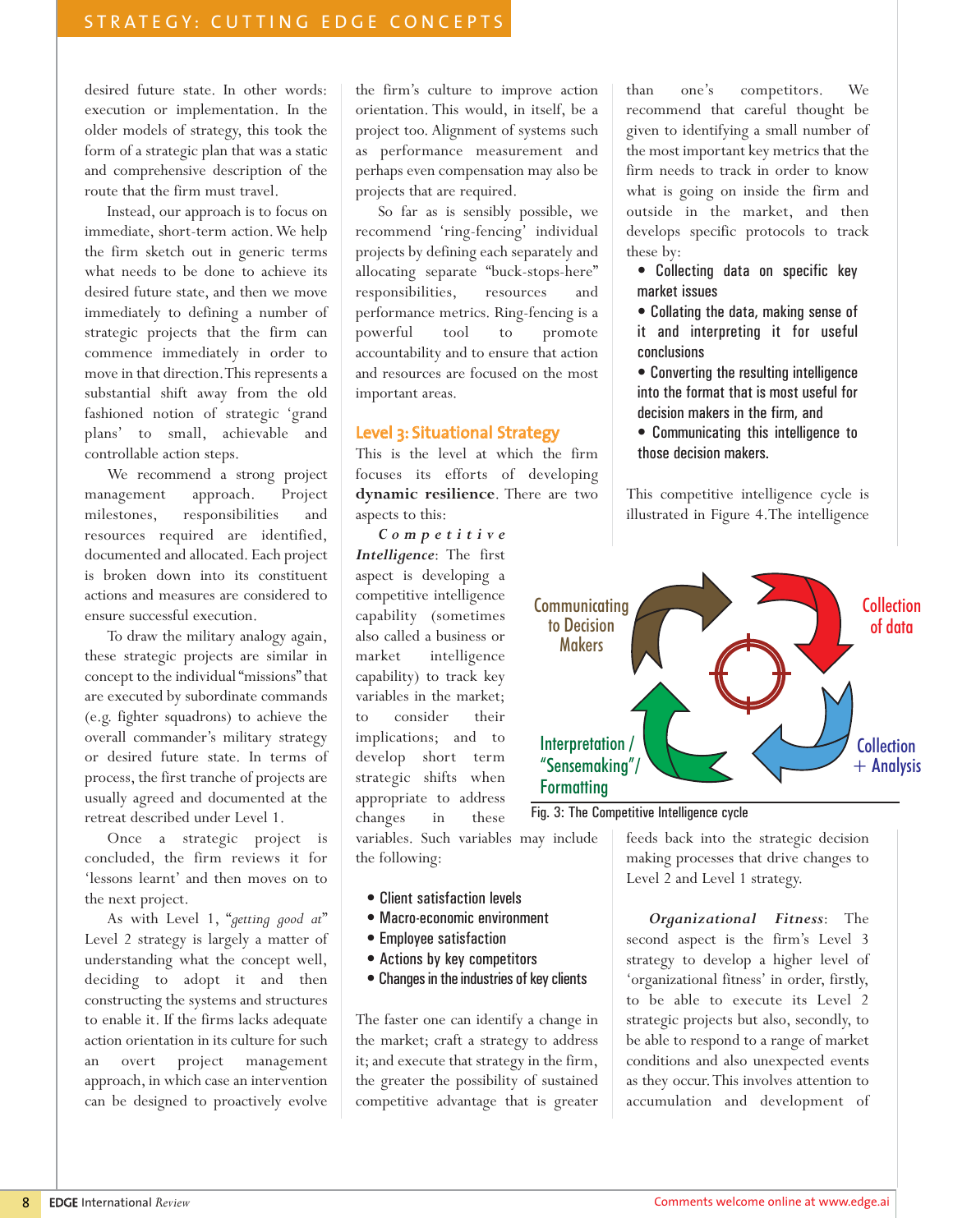**resources** (financial, human, technological, systemic etc) and **skills** (business development, skills transfer, client relationship development, knowledge sharing etc.) The process involves determining what level of each would be required to address a range of "what-if" scenarios (loss of a key fee earner or client; major change with a client, change in the macro socioeconomic environment in one of the firm's markets; becoming aware of a potential lateral hiring opportunity, etc.)

The deliverable at this level would be a skills and resource inventory, plus development of a strategy to bridge identified gaps and in some cases even to execute the skills training involved. (Edge International is one of the world leaders in highly sophisticated, experiential skills development for professional service firms, especially in the area of client relationship building, dealing with conflict and business development skills through a wellproven program called *Rainmaking*.)

Tying organizational fitness directly back to strategy ensures that effort and investment is focused on executing that strategy and that time and money is not wasted on development issues that are peripheral (or even contrary) to the firm's strategy.

#### Level 4:Generative Strategy

Once the first three levels of strategy are in place, the firm can turn its attention to developing its ability to innovate; to constantly reinvent its services and service delivery mechanisms. Innovation is linked to culture but this is so obvious that it is as inane to simply state that, as it is to state that obesity is linked to eating too much. The question really is: what strategy does the firm need to adopt in order to foster innovation and to keep innovation focused on issues that are strategically central?

Formal and informal research over decades leads to the inescapable

# Innovation is linked to culture but it is as uselessly inane to simply state that, as it is to state that obesity is linked to eating too much.

conclusion that the process of innovation, when it has worked well, has been largely unplanned, informal and even illicit. Lockheed Martin's "skunkworks," that were informal groups of individuals working on the fringes to develop solutions to problems without mainstream managerial control or even approval, are a good example. It is this very messiness that dictates against acceptance in professions where neatness and accuracy are prized, though. On the other hand, advances in social networking technology now create opportunities for mechanisms to allow such informal groups to operate within firms, inexpensively and informally, without interfering with the day-to-day practice of the firm. These create virtual layers at which people in the firm can share knowledge and collaborate without interfering with the formal structures and systems in place.

#### Level 5: Meta-Strategy

This, in essence, is what this article is all about. Meta-strategy is the firm's "strategy about its strategy." It transposes all four other levels. The point of meta-strategy? In a hypercompetitive environment, it is critically important for a firm to understand exactly what it is doing in order to craft and execute good strategy. Just as every firm is different intrinsically, so ideally should be its approach to strategy.

Meta-strategy includes answering the following questions (for instance) about the strategy process itself:

• How is the firm's desired future state to be defined and, as necessary, amended?

• Who holds strategic decision-making authority and what are the boundaries of that authority? To what extent and how is this delegated down into the firm?

• What critical areas does the firm's leadership need current and accurate information on at all times and what processes are required to provide that?

• Of the wide array available, what specific tools to analyze data and drive strategy does the firm prefer?

• How alignment is to be reached between strategy and shorter-term priorities?

• What 'brutal truths' need to be faced?

• How would one define the firm's strategic philosophy?

• Is the firm primarily externally competitive, constantly measuring itself against its competitors, or whether the competitiveness is focused inwardly on continual selfimprovement? Is the dominant culture or mindset of the firm that of a "hunter," or that of a "farmer?"

• Is the primary focus the maximization of short-term profit or long-term growth?

• Is the firm focused primarily externally on client need, or internally on the aspirations of the firm's owners?

Within limits, there is no right or wrong answer to any of the above and the reality is usually somewhere in between but with a bias in one